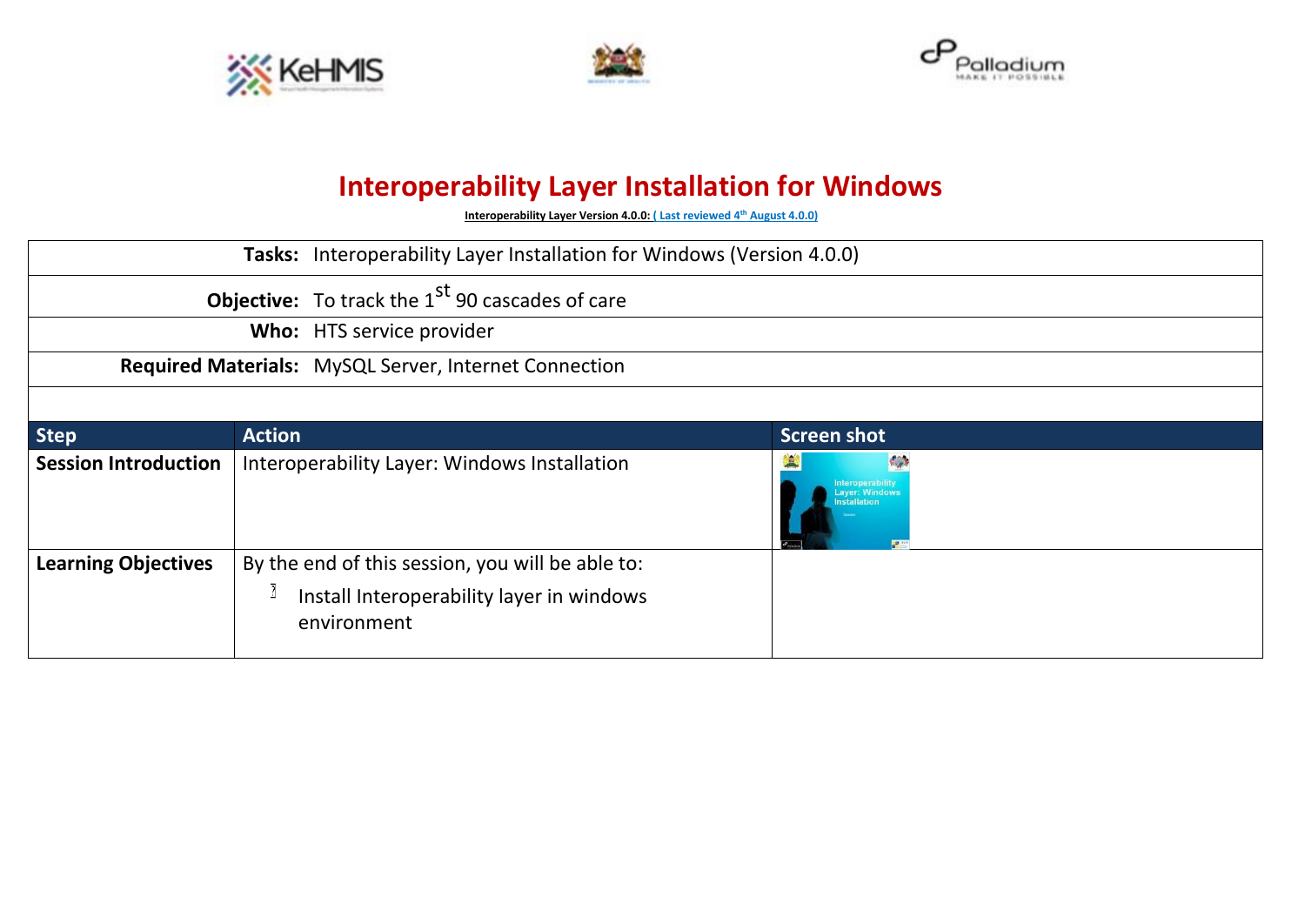| <b>Before Installation:</b> | Before installation, make sure that :                                                                                                                                                                                                                                                               |                                      |
|-----------------------------|-----------------------------------------------------------------------------------------------------------------------------------------------------------------------------------------------------------------------------------------------------------------------------------------------------|--------------------------------------|
|                             | a. Ensure MySQL Server is correctly installed<br>(Version 5.6 or higher)<br>+ For guidance on MySQL installation and<br>configuration, click here<br>← It is essential to install MySQL Workbench<br>for front-end server management. Click<br>here for video on how to install MySQL<br>Workbench. | <b>ORACLE</b><br><b>Workbench</b>    |
|                             |                                                                                                                                                                                                                                                                                                     | NB: Images courtesy of www.mysql.com |

| <b>Installation Process:</b><br><b>Step A: Setting up</b> | 1. Launch My <b>SQL server</b> by:                                                                              | MySQL Workbench 8.0 CE<br>App                  |  |  |
|-----------------------------------------------------------|-----------------------------------------------------------------------------------------------------------------|------------------------------------------------|--|--|
| database                                                  | <b>Click Start</b><br><b>Type MySQL</b><br>Click on MySQL 5.6 Command Line Client Icon as<br>shown <sup>O</sup> | Apps                                           |  |  |
|                                                           |                                                                                                                 | MySQL 5.6 Command Line Client                  |  |  |
|                                                           |                                                                                                                 | MySQL Installer - Community                    |  |  |
|                                                           | Enter the default password                                                                                      | MySQL Notifier 1.1.8                           |  |  |
|                                                           |                                                                                                                 | MySQL 5.6 Command Line Client -<br>Unicode     |  |  |
|                                                           | Note: The file name may vary depending on the MySQL<br>version installed.                                       | Search the web<br>mysql - See web results<br>Ω |  |  |
|                                                           |                                                                                                                 |                                                |  |  |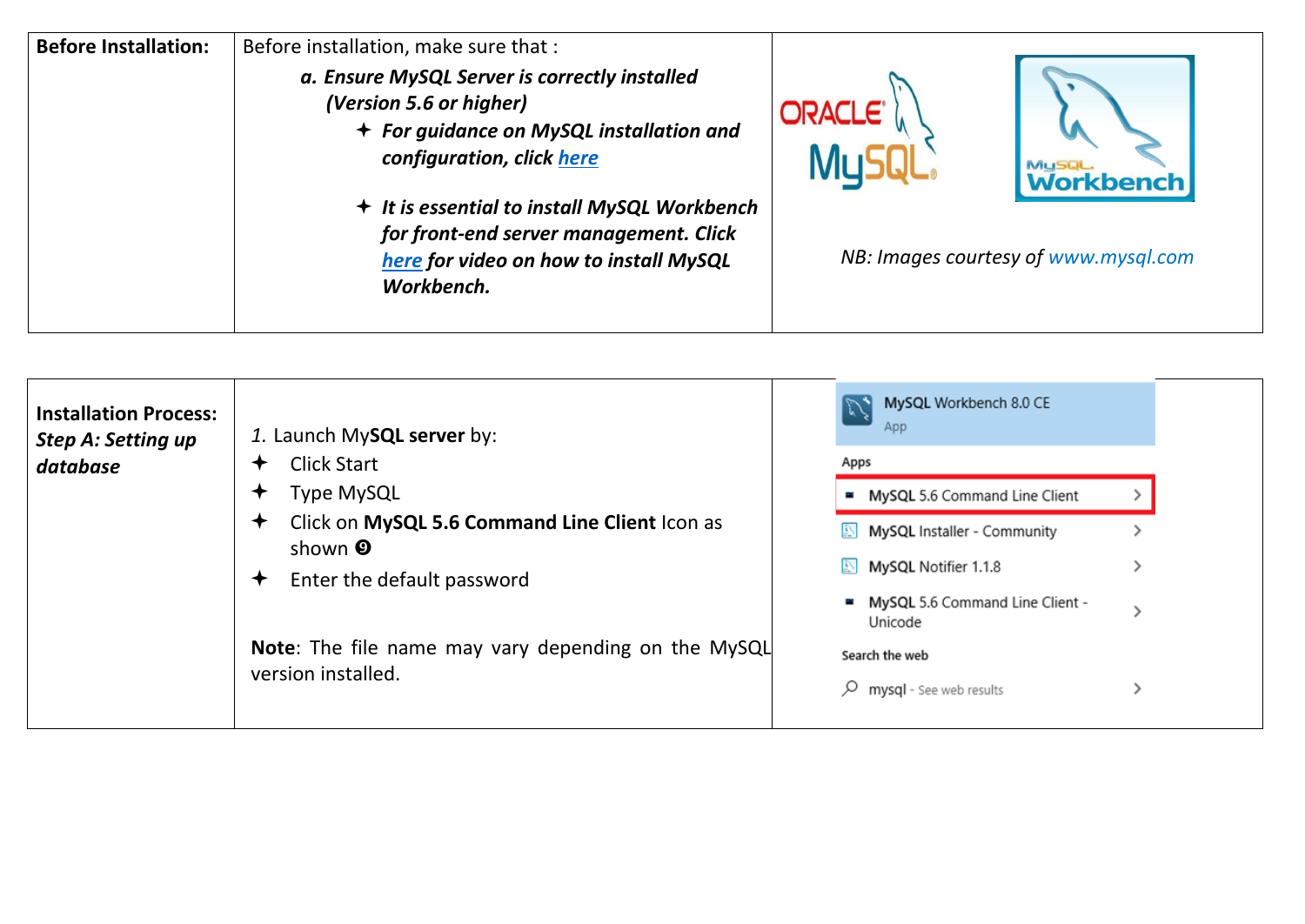|                                                             | 2. Creating default IL database.<br>- On MySQL command windows, type:<br>create database interopdb;<br>Where 'interopdb' is the default name for IL<br>database. Also note the semi-colon at the end.<br>- Press Enter.<br>- Type $\in$ xit to close the window.                                                                                                                                                                                                                                           | MySQL 5.5 Command Line Client<br>nter password: ****<br>Welcome to the MySQL monitor. Commands end with ; or \g.<br>Your MySQL connection id is 3<br>Server version: 5.5.20 MySQL Community Server (GPL)<br>Copyright (c) 2000, 2011, Oracle and/or its affiliates. All rights reserved.<br>Oracle is a registered trademark of Oracle Corporation and/or its<br>affiliates. Other names may be trademarks of their respective<br>owners.<br>Type 'help;' or '\h' for help. Type '\c' to clear the current input statement.<br>nysql> create database interopdb;<br>Query OK, 1 row affected (0.09 sec)<br>mysql> |
|-------------------------------------------------------------|------------------------------------------------------------------------------------------------------------------------------------------------------------------------------------------------------------------------------------------------------------------------------------------------------------------------------------------------------------------------------------------------------------------------------------------------------------------------------------------------------------|-------------------------------------------------------------------------------------------------------------------------------------------------------------------------------------------------------------------------------------------------------------------------------------------------------------------------------------------------------------------------------------------------------------------------------------------------------------------------------------------------------------------------------------------------------------------------------------------------------------------|
| Step B:<br><b>Downloading IL</b><br><i><b>Installer</b></i> | Make sure your computer is connected to the internet<br>before proceeding to the next step.<br>← Open your browser, preferably google chrome, once<br>it's launched, type the URL address<br>https://github.com/palladiumkenya/Interoperabili<br>ty-Layer/releases" and press enter from your<br>keyboard.<br>In consideration of the window environment, select<br>$\bigstar$<br>the windows installer (.exe file) (labelled 2) and<br><i>manual</i> from the list. Download should begin<br>immediately. | Latest release<br><b>Interoperability Layer</b><br>$\circ$ 1.0.0<br><b>F. I gmwasi</b> released this on Jul 20<br>$-$ a26097c<br>Verified<br>v Assets 6<br>m IL.Linux.Installation.Manual.pdf<br>OL.Windows.Installation.Manual.pdf<br>m Interoperability-Layer.Linux.tar.gz<br>m Interoperability.Layer.Windows.exe<br>Source code (zip)<br>Source code (tar.gz)                                                                                                                                                                                                                                                 |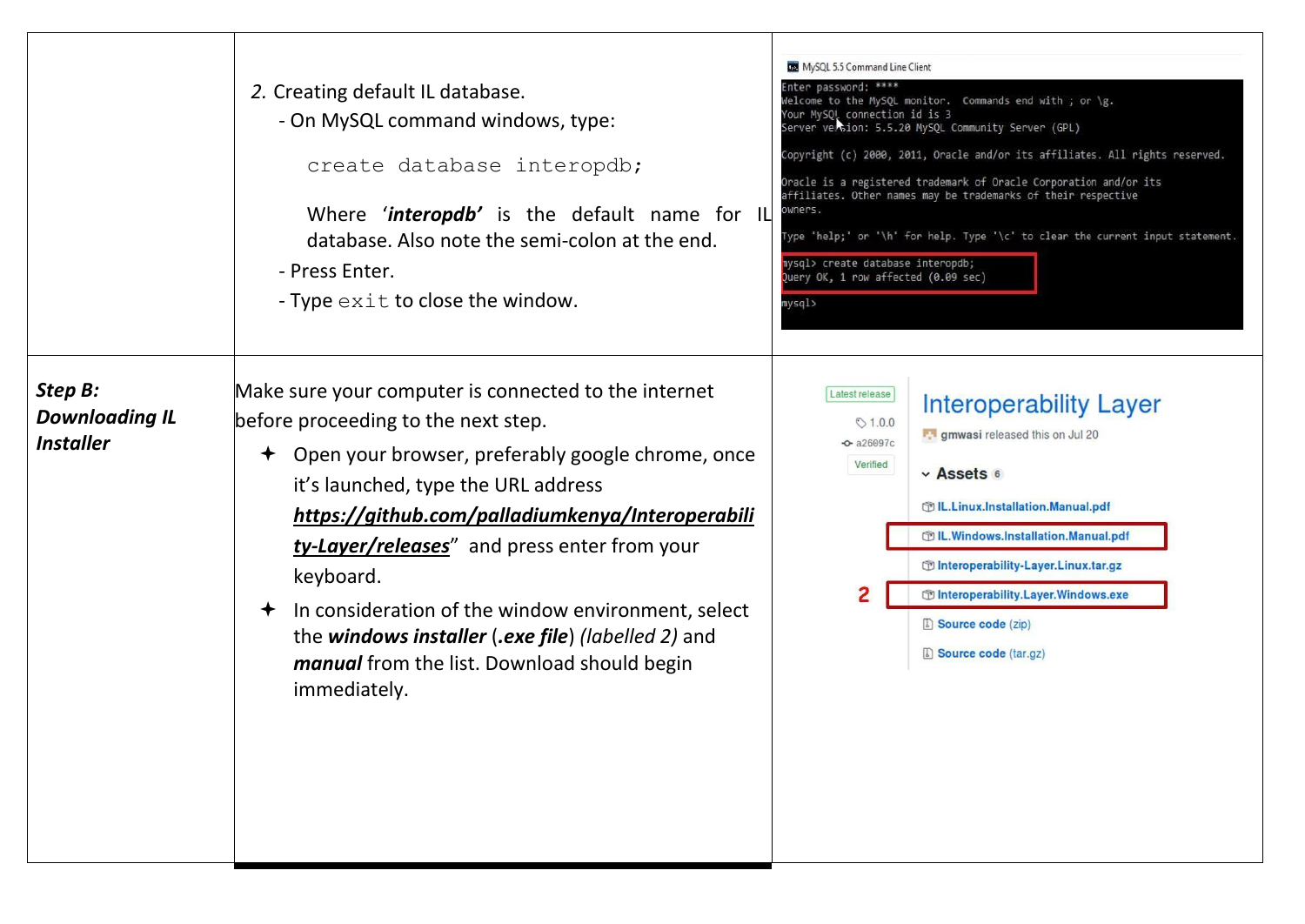| Step C:                                    | Locate the downloaded                                                                                                                                                                                                                  |                                                                                                                                                                                                                                                                                    |                                                                                                                            |
|--------------------------------------------|----------------------------------------------------------------------------------------------------------------------------------------------------------------------------------------------------------------------------------------|------------------------------------------------------------------------------------------------------------------------------------------------------------------------------------------------------------------------------------------------------------------------------------|----------------------------------------------------------------------------------------------------------------------------|
| <b>Installing IL</b><br><b>Application</b> | Locate the downloaded installation file and double-click to<br>launch the installer.<br>- Accept the terms and conditions<br>- Click Install (see 1)<br>Wait for the installation to complete. Click<br><b>Finish to exit. (see 2)</b> | Interoperability<br>Setup requires 100 MB in:<br>VProgram Files\Palladium Group\Interoperability Layer\<br>You must agree to the Licenses terms and conditions before<br>you can install Interoperability Layer.<br>I agree to the License terms and conditions.<br><b>INSTALL</b> | $\overline{2}$<br>Palladium Group<br>Interoperability<br>Interoperability Layer has been successfully installed.<br>Finish |

| <b>Step D</b><br>Manually set up the<br>MySQL path. | 1. On the desktop, navigate to the following path:<br>$\cdot$<br>"development":<br>"username": "root"<br>C:\Program Files\Palladium Group\Interoperability<br>"password": "test".<br>"database": "interopdb"<br>Layer\src\config<br>"host": "localhost",<br>"port": 3306,                                                                                                                                                             |
|-----------------------------------------------------|---------------------------------------------------------------------------------------------------------------------------------------------------------------------------------------------------------------------------------------------------------------------------------------------------------------------------------------------------------------------------------------------------------------------------------------|
|                                                     | 2. Open and edit the file named config highlighted below<br>"dialect": "mysql",<br>"logging": false,<br>Date modified<br>"operatorsAliases": false<br>05/03/2020 15:55<br>config<br>sonstants<br>05/03/2020 15:34<br>manifest<br>05/03/2020 15:34                                                                                                                                                                                     |
|                                                     | NB:<br>3. Make changes as highlighted under the "development"<br>Username = default mysql username<br>section of the file as shown -><br>Password = default mysql password set during server setup<br>DO NOT make any other changes.<br>$database = database created in step A above host = IP$<br>Address to the hosting server. Localhost if same host<br>Save and close the document.<br>port =<br>4.<br>default mysql port (3306) |